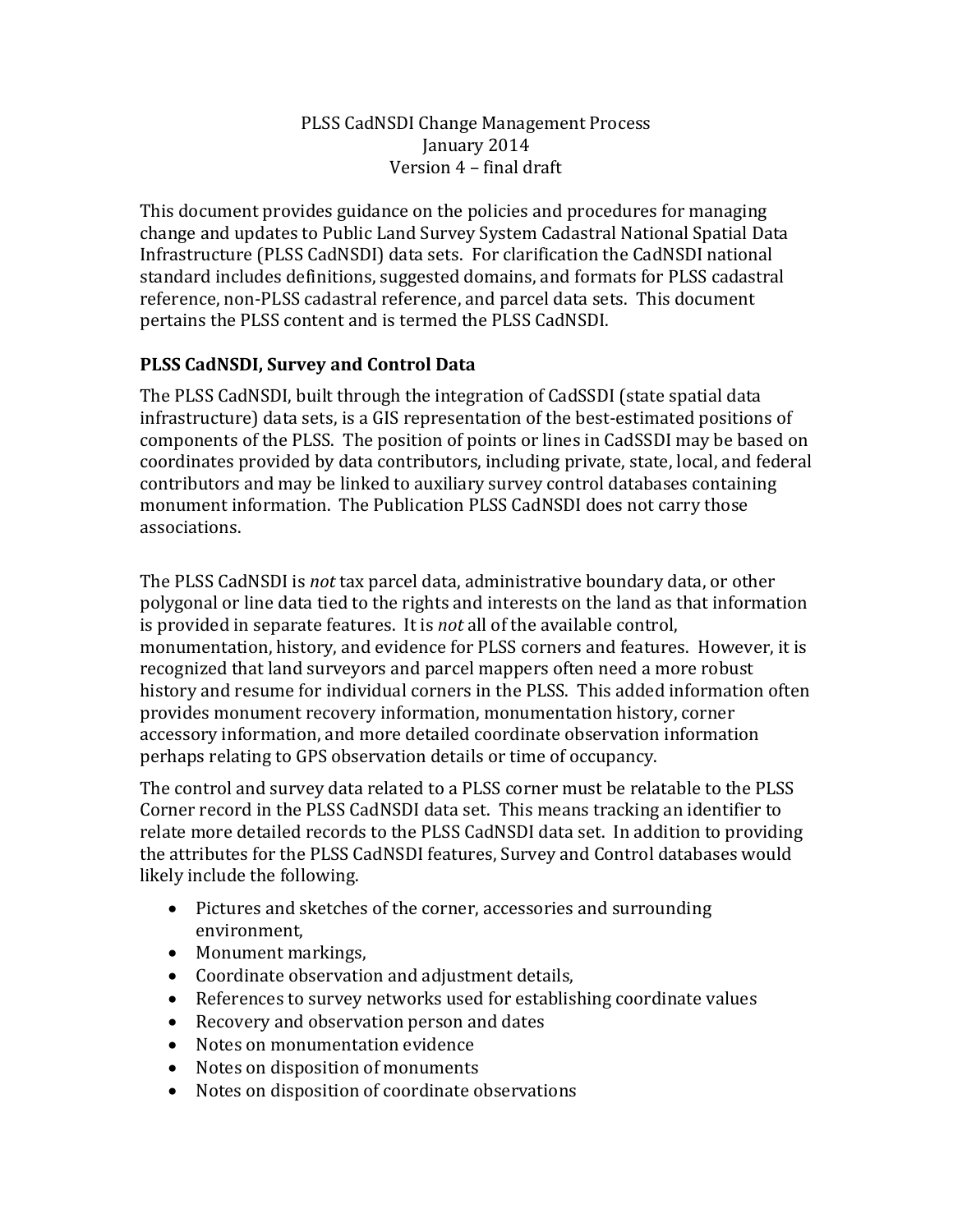The Survey and Control database(s) may also include boundary observations (bearings, azimuths, distances) between corners.

It is also very common for Survey and Control databases to have multiple records of a single PLSS Corner. This arises from monumentation over time, multiple monuments being placed to represent the same corner, and multiple coordinate values for any corner location. To adequate evaluate and use the survey and control data there must be much more information than is carried forward into the PLSS CadNSDI data set.

Another characteristic of the PLSS CadNSDI data set is that it represents the best available or best-estimated positions for PLSS positions. The intent is to fulfill the requirements of the NSDI by reducing duplication of effort by integrating and compiling the best-known data set. This should eliminate the need for multiple or redundant data for the same features in the same area. The FGDC Cadastral Subcommittee has termed this process a compilation of the authoritative data, meaning that the best available information should be that compiled from those sources that are closest to and responsible for the PLSS features.

There are several related documents that provide background on the standard and format, roles, and responsibilities associated with PLSS CadNSDI data sets. These can be found in the PLSS Work Group section of the FGDC Cadastral Subcommittee outreach web site at [http://www.nationalcad.org.](http://www.nationalcad.org/) The FGDC Cadastral Subcommittee manages changes to the PLSS CadNSDI standard and its supporting standard the Cadastral Data Content Standard. The change management described in this document refers to changes in the data content of a standardized data set.

### **General Concepts**

A *version* is a specific form or variation of something. For the standardized PLSS CadNSDI, the version is the definition of the format and structure of the standardized data set. The current version of the PLSS CadNSDI is Version 2. This version was finalized in October 2012 and is there are no plans to revise or change this version.

A *revision* is to alter something already published in order to make corrections, improve, or update. For the PLSS CadNSDI the revision is defined when the entire data set is reprocessed to update coding, improve the definition of features, or update data content. In the earlier revisions of the PLSS CadNSDI data sets as the domains of values, processing rules for the PLSS Special Surveys, and coding rules in source data were developed, there were several revisions to statewide data sets. For example many states had revisions 1.1 and 1.2. It is not expected the Version 2 data sets will have these same revisions and instead will have vintage changes to the data content based on updated surveys and updated content from contributors.

The *vintage* is the date that something is produced. In the PLSS CadNSDI the vintage of individual features is described by attribution in the feature class Metadata at a Glance called revised date. *A change in the vintage does NOT change the file name, or*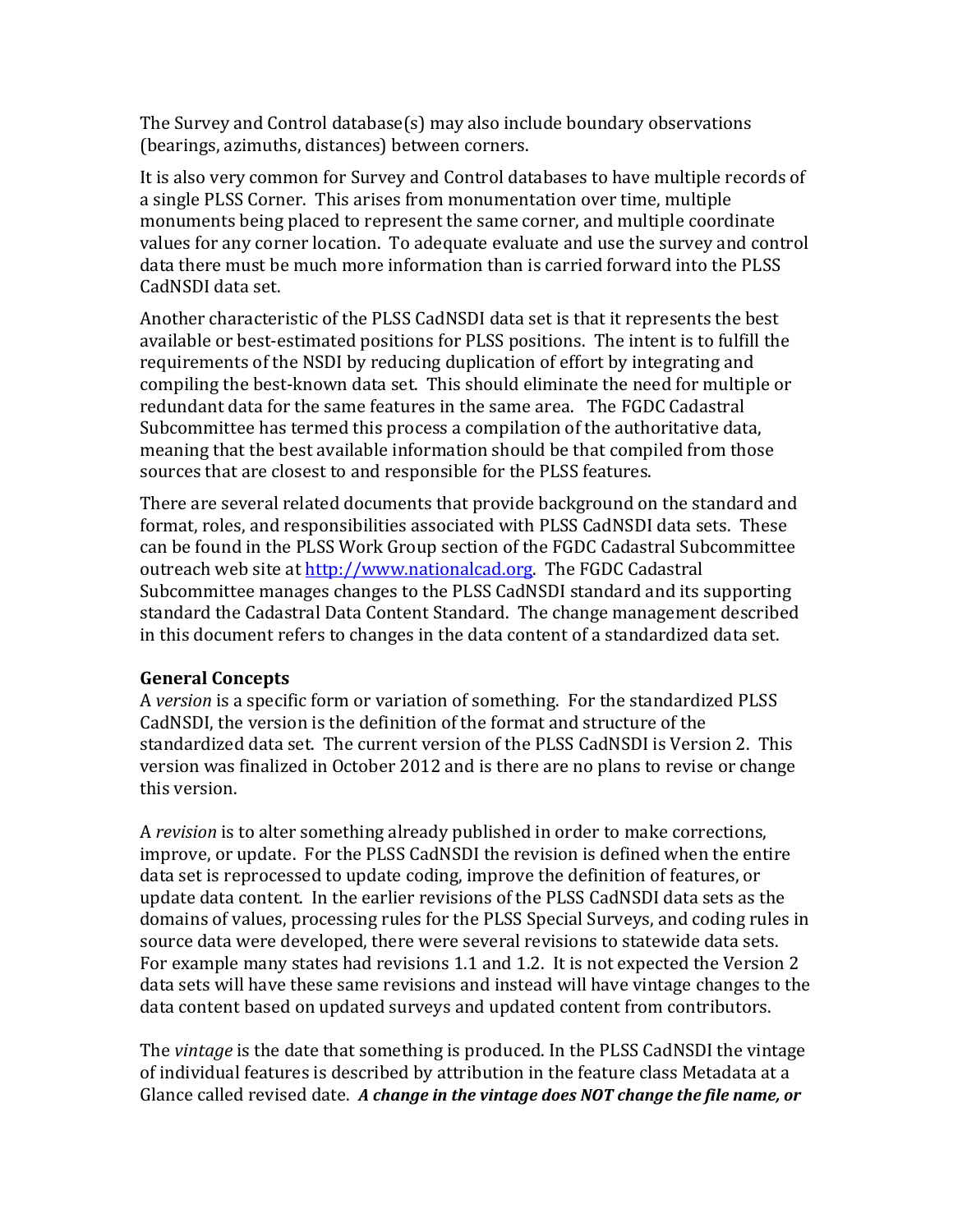*the version, or the revision*. The vintage date will not be stored as part of the CadNSDI file name, but will be found in the metadata and the MetadataGlance feature class.

The change management described in this document refers to the changes in the data content or vintage of the data set. These may be called revisions or updates or versions in the dialect of the GIS community. For the PLSS CadNSDI data sets the intents are as follows.

- The standard and format are stable at Version 2 for the immediate and known future.
- The name of published data sets should not change with updates to content as mapped REST Services and other on demand services are more stable and repeatable if the underlying called data set name remains the same.
- There should be less need to reprocess and update an entire state data set as the methods and techniques for updating portions of the data while maintaining the integrity of the overall data set and a record of currency (update date) are implemented.

## **Change Management Process**

This document provides guidance on how the coordination and regular updates can be managed.

In software development, a Change Control Board (CCB) or Software Change Control Board (SCCB) is a committee that makes decisions regarding whether or not proposed changes to a software project should be implemented. A change control board is constituted of project stakeholders or their representatives. The authority of the change control board may vary from project to project, but decisions reached by the change control board are often accepted as final and binding.

For data management, or in this case PLSS CadNSDI Data Custodianship, a similar approach to a software change control board is utilized.

The relationships among stewards, data custodians, and users or customers for the PLSS are as shown below. Contributors can come from a variety of sources, but as described above for any given area there should be an identifiable authority or responsible steward that can resolve on the ground discrepancies and determine a best estimated value for the position of the PLSS components.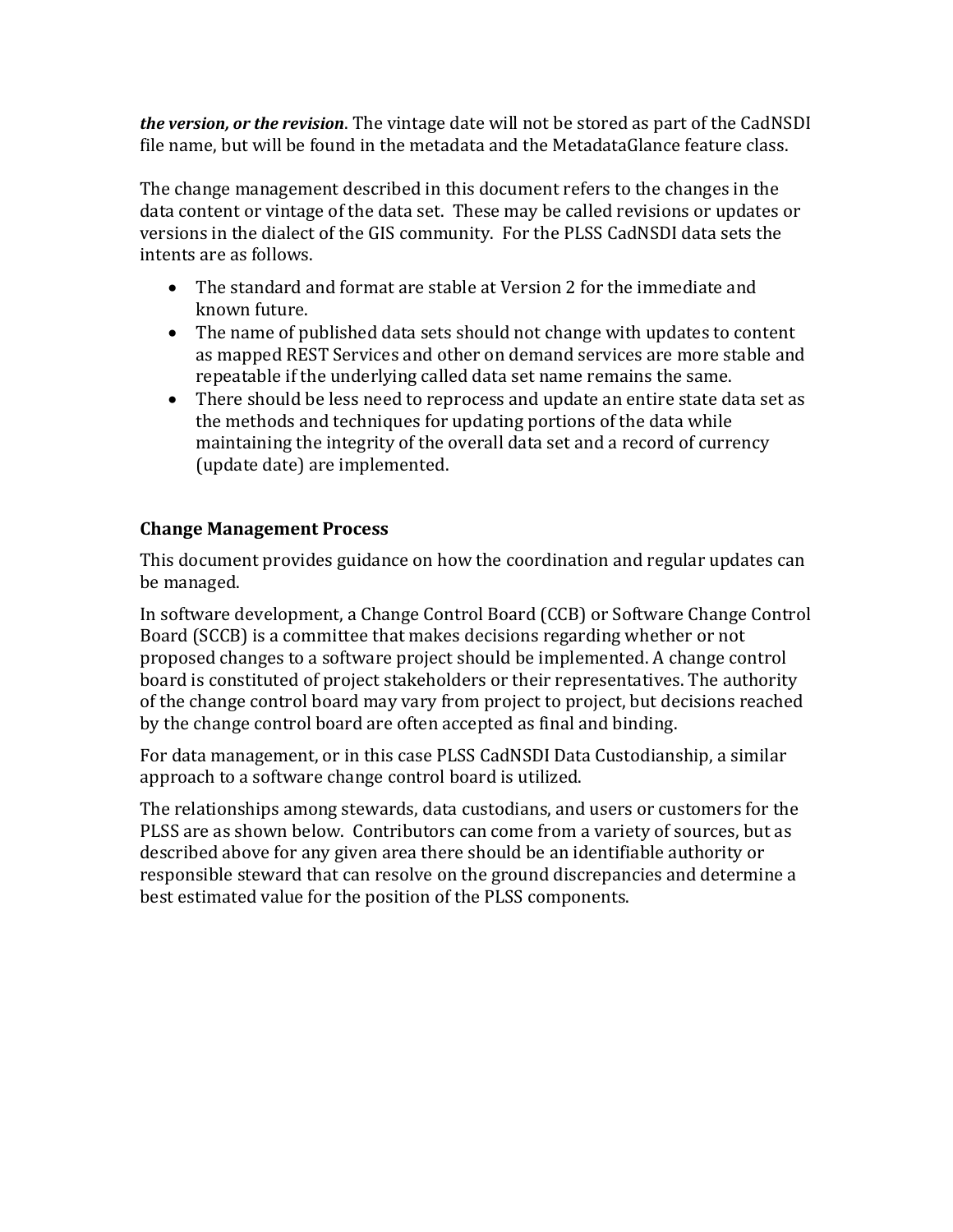

#### **Roles**

The terms, roles, and responsibilities described in this document are intended to convey and describe the focused conditions and solutions for cadastral data. At the same time it is recognized that the GIS and IT communities have developed a jargon that uses many of these same terms and maybe not exactly in the same context as this paper. There is no need to dissect the commonly used GIS and IT terms, but it is important to note the specific use of the terms in this document are intended to acknowledge the land surveying and property implications that attach to the cadastral data sets.

As with the terms version, revision, and vintage, it recognized that GIS community practices have used terms like data steward, data custodian, contributor, publisher, and producer almost interchangeably. The use of the definitions here is not to confound the terminology issue but to clarify the intended roles of the many possible participants in a fully engaged PLSS CadNSDI data set.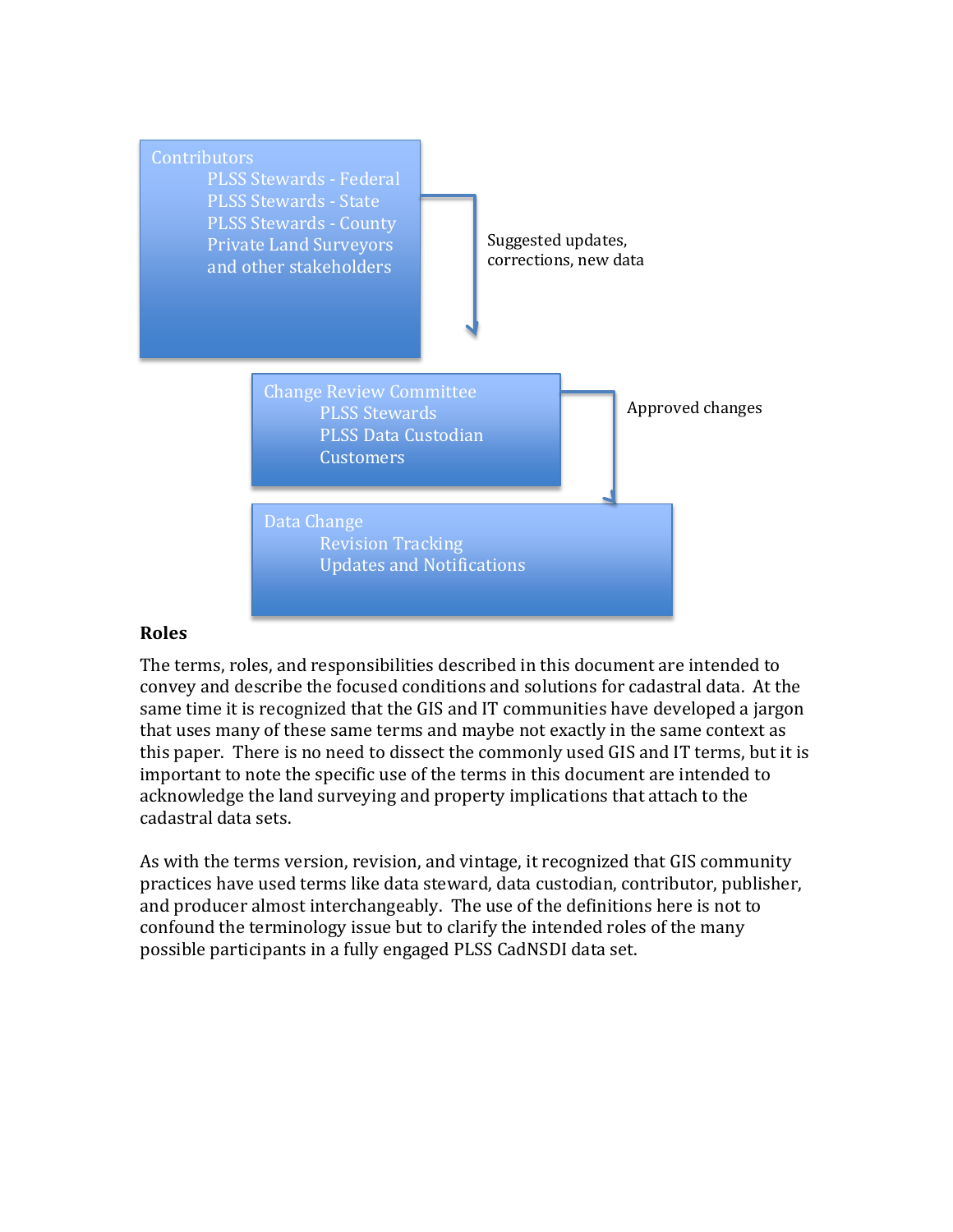

*PLSS Steward* - These are the authoritative maintainers of PLSS positions and records related to PLSS monuments. On Federally managed lands the BLM is the acknowledged overall PLSS steward, with other land management agencies assuming PLSS stewardship for the BLM on lands they manage. For example the Forest Service may be a PLSS steward on forest service lands. On privately owned lands, the state or county, or more often private surveyors are often the PLSS stewards for the Public Land Survey System. This is very different than in the east or colonial states where there is not an over arching framework that is sustained by a government authority.

One of the roles of the PLSS Steward community is to collect and preserve the survey and control information necessary for the data steward communities to evaluate all of the information about a corner in order to provide the PLSS CadNSDI with best representation of a corner.

The PLSS Stewards are data contributors, stakeholders, authoritative data providers, data creators, or generators. They create, observe, re-establish, or collect the data content for the PLSS CadNSDI. As described in related documents, notably by the FGDC Cadastral Subcommittee, the term authoritative data or authoritative data sources has been used to emphasize the need for an acknowledged best source for the representations in the PLSS CadNSDI. Historically, various GIS representations of the PLSS failed to recognize the nuances and structure of the PLSS, such as ignoring the presence of government lots and tracts. For this document it is sufficient to recognize that the PLSS Stewards must have full